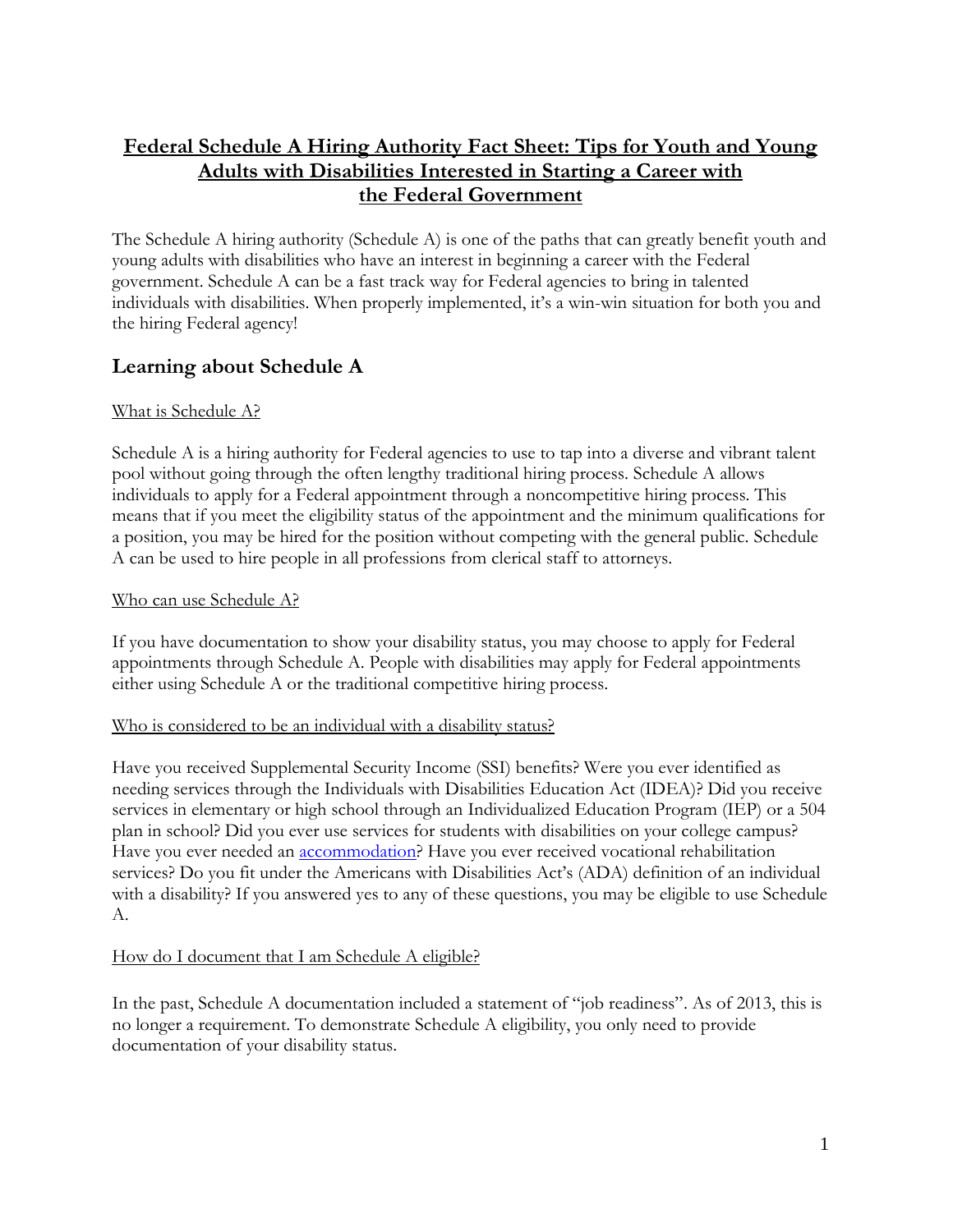**To document your disability status,** get a [letter](http://www.dol.gov/odep/wrp/ScheduleALetter.pdf) stating that you have a disability from a licensed medical professional (such as family physicians, nurse practitioners, physician's assistants, psychologists, psychiatrists, audiologists, and other specialists), a licensed rehabilitation professional, or any federal or state-level agency or entity that issues or provides disability benefits (such as the Social Security Administration, the Veteran's Administration, etc.). The letter does NOT need to give details of your medical history. It should state that you are able to perform the essential functions of the job. It may address if you need accommodations to perform the job. The simpler the facts are presented, the better. There are no specific definitions as to what qualifies as disability status under Schedule A, so Federal agencies interpret the requirements broadly.

# **Introduction to Federal Government Employment**

### Why should I consider a career in Federal government?

It's simple. The Federal government needs leaders like you, who bring with them a unique perspective and are determined to contribute their strengths to improve and enhance its work. Federal employees are able to make a difference through public service, receive medical benefits, and develop unique skill sets. Other advantages to working for the Federal government that you should know about include:

- Federal employees play an important role in addressing challenging and pressing national issues.
- Federal salaries and benefits are competitive with the private sector.
- Federal employees are given an opportunity to receive cutting-edge training and professional development to advance in the field.
- The Federal government may help employees pursue a graduate degree and/or help them pay back a school loan.
- Most Federal government agencies have policies and programs to improve life in the workplace and to assist employees in balancing their work with life responsibilities (such as onsite child care, dependent care, work schedule flexibilities, etc.).

### When should I start to think about working for the Federal government?

It's never too early to think about working for the Federal government. If you are a high school or college student and think you may be able to use Schedule A, talk with your school guidance counselor, transition specialist, job coach, family, mentor, and others about how this fits into your career goals.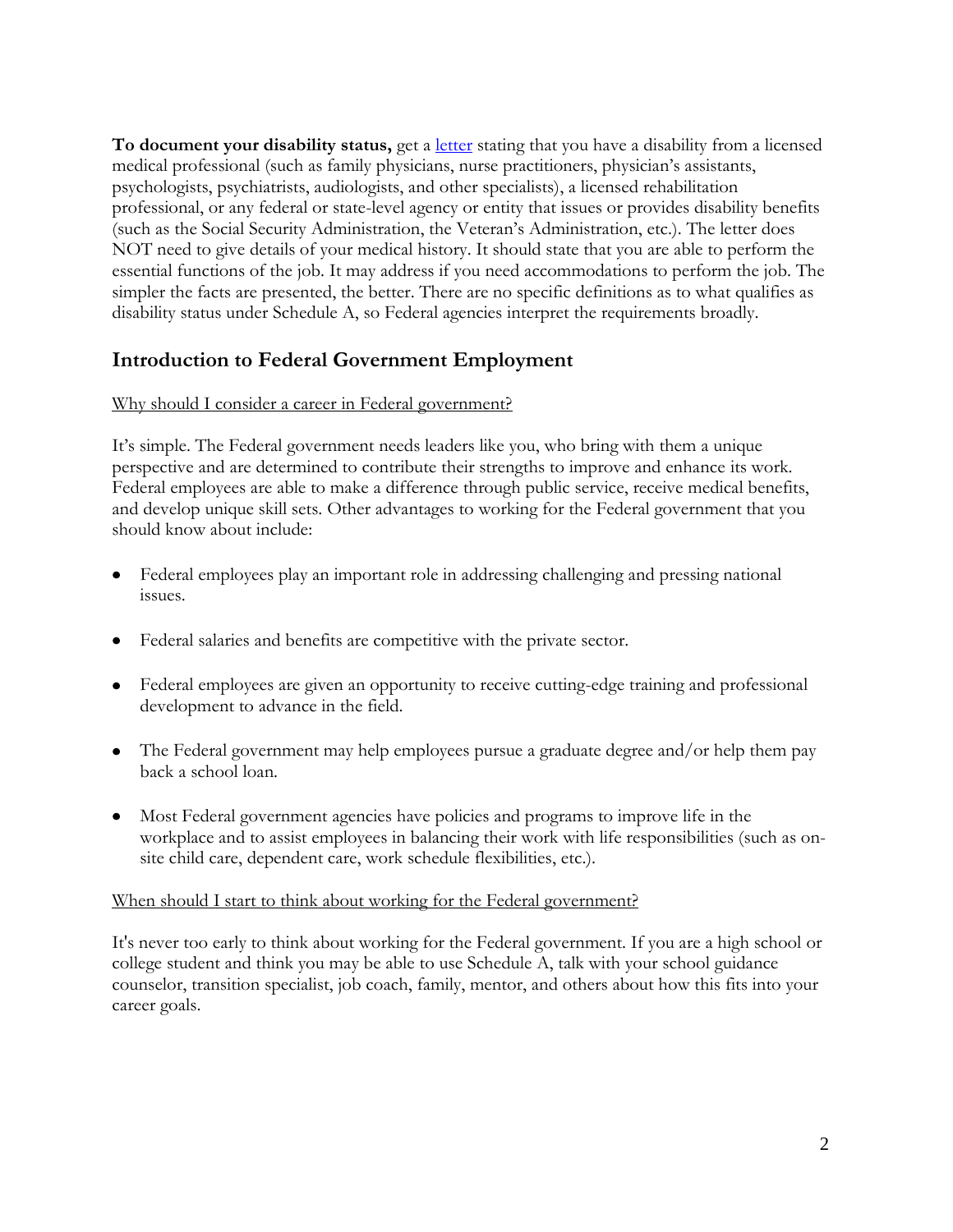### Do I need to have a specific degree or major, like political science or government?

No. The Federal government, like the private and nonprofit sectors, works on a variety of issues. Each agency has its own unique mission and needs to hire people to fill a range of functions. If you prefer policy analysis, then how about working with the Office of Management and Budget and assisting the President by presenting options for budget and legislation? You may consider a career with the U.S. Department of State if you would like to play a role in creating mutual understanding between the people of the U.S. and the people of countries around the world. Are you interested in preserving America's natural resources and honoring our cultures and tribal communities? If so, you might consider a career with the U.S. Department of Interior. Are you interested in space exploration? If so, you might consider a career with the National Aeronautics and Space Administration (NASA). Or, would you prefer to have a career with the U.S. Department of Education and encourage educational excellence and equal access for all students? This is just a start. Your career options are limitless!

### Do I have to move to Washington, D.C. to get a job in the Federal government?

No. Most people think that working in the Federal government means working in Washington, D.C. and that you may have to move away from your family and friends,. That's hardly the case. In fact, 84 percent of Federal jobs are located outside the greater Washington, D.C. area! Also, if you are a world traveler, you might be interested to know that there are more than 44,000 Federal employees who work overseas and abroad.

# **Finding your Federal Job**

### How do I find out about open positions in the Federal government?

The Federal government's official Web site for job information is **USAJOBS http://usajobs.gov/.** Through this Web site, you can search for openings in a particular field, city, or agency, or all three. You also can sign-up for e-mail alerts about job openings by type of job, agency, and/or geographic area. If you cannot access the Internet or need additional assistance, you can call 202-606-2525 or 978-461-8404 (TTY).

There are some Federal agencies that have their own hiring system and evaluation criteria. These agencies are called excepted service agencies. Excepted service positions, like Schedule A appointments, are not required to be posted on the USAJOBS Web site. As a result, it is important to look at **individual agency Web sites** for job announcements.

And of course, when it comes to finding a job, **networking** is essential - talking with friends, family members, teachers, mentors, and acquaintances about your employment goals, interests, and desires. Don't forget to reach out beyond people you already know and take steps to set up informational interviews to expand the opportunities available to you.

### How do I apply to a Federal government position?

Once you find a position you are interested in, you will have to provide all the required documents mentioned under "Learning About Schedule A" and take the following steps: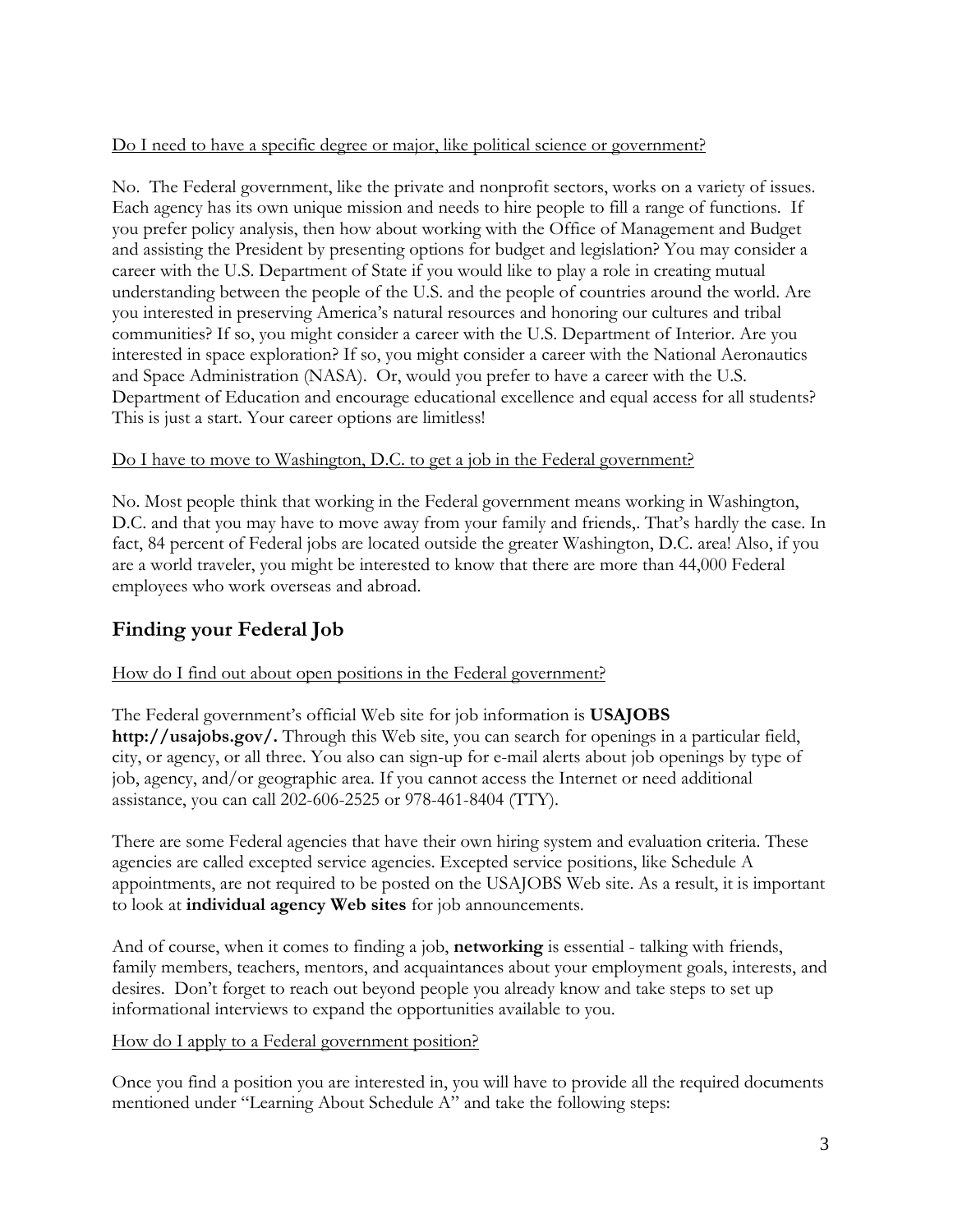**Contact the Hiring Manager, Human Resource (HR) professional, Disability Program Manager (DPM), and/or Selective Placement Coordinator (SPC) within the agency where you wish to work.** You can find the appropriate person or office by either using the contact information included in the vacancy announcement itself (all announcements include a phone number and/or e-mail address to be used for questions), or by searching a directory of SPCs maintained by the Office of Personnel Management (OPM). The directory can be found at [http://apps.opm.gov/sppc\\_directory/,](http://apps.opm.gov/sppc_directory/) but please note that this list is not always accurate.

**Submit your application through both the regular job posting announcement on the USAJOBS Web site and the individual agency Web site to make sure that your application**  is not overlooked. In some cases, the hiring manager may request that you send your application directly to him or her.

**Once you submit your application, it's important for you to be proactive, persistent, and patient.** The Federal hiring process is complex and can take time. During this waiting period, it's your job to follow-up and stay on top of the process. If you don't hear from the agency after a couple of weeks, call them and follow-up to check on the status of your application. If they are interested in you for the open position(s), they will contact you to set up an interview. If the agency wants to hire you, you will be offered the position. If you have not already been asked for your proof of disability, you may be asked for it at the offer stage. No matter what, be prepared to put in some time and effort to find the correct people who can help you.

Overall, it is up to you to take control of the application process for a Federal job. This is a perfect opportunity for you to demonstrate the skills an employer looks for in a job candidate. Demonstrate self-confidence, keep your expectations high, advocate for yourself, and be responsive to your future employer's requests.

Keep in mind that hiring managers want to speak directly with their potential future employee, you, so discourage your parents, friends, and mentors from calling on your behalf for additional information. Use your best judgment on what your abilities are, and decide whether you need to arrange accommodations to communicate your questions with your possible future hiring manager.

### What should I do if I am offered a Federal job?

Before you accept an offer for a Federal job:

- Ask for the offer of employment in writing and a detailed job description.
- Make sure to ask the person extending the offer typically a HR professional to clearly explain the offer and answer any questions you may have related to the salary, employee benefits (such as health insurance, student loan repayment assistance, etc.), and terms of employment (probationary period vs. permanent). An employee who comes under Schedule A is on a probationary period. The term of this probationary period should be discussed with the person extending the offer. Once an employee shows that they are a good fit for the position, he or she can initiate the process to be changed to permanent status.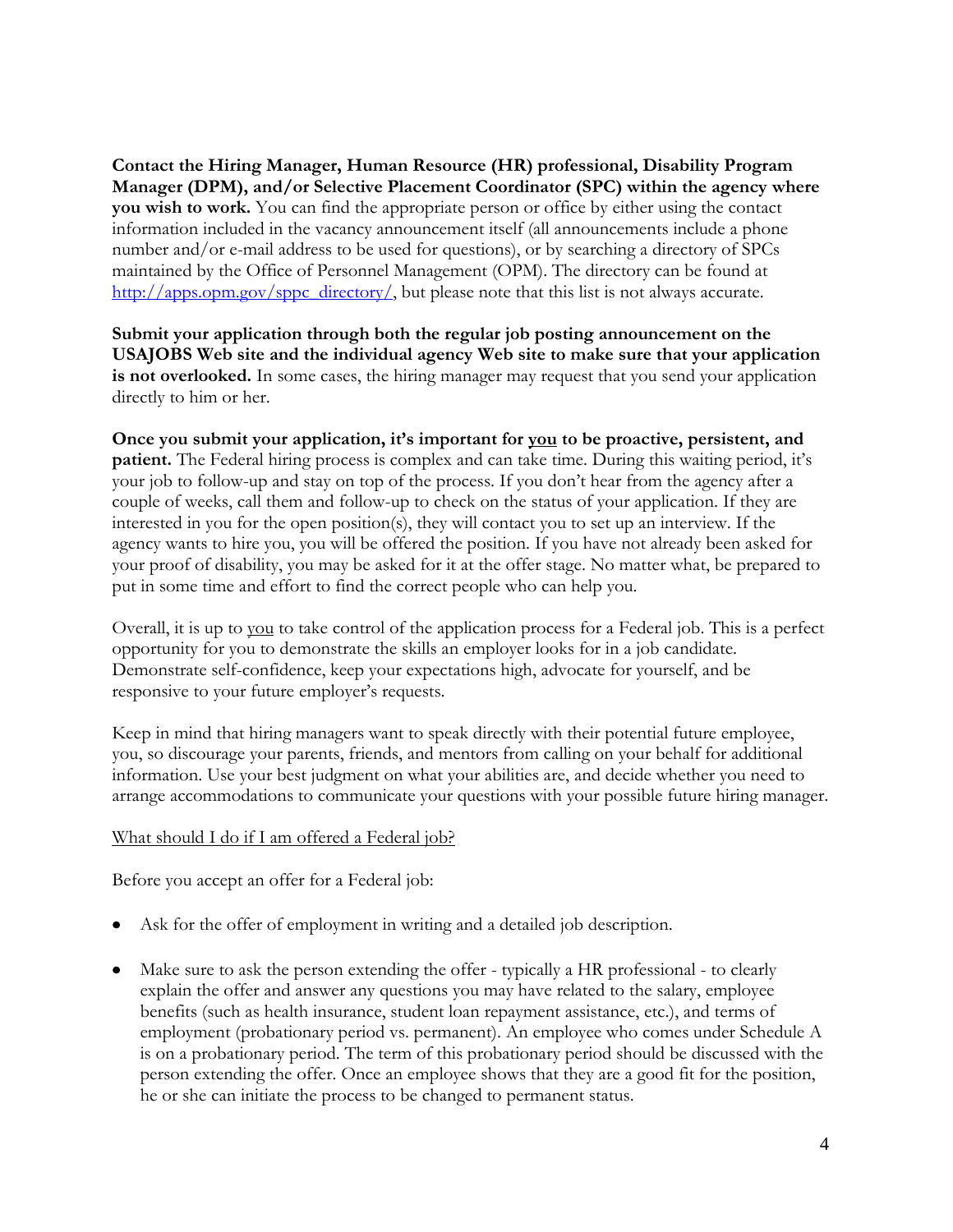After you accept an offer for a Federal job:

If you believe you will need accommodations (such as [assistive technology,](http://www.ncwd-youth.info/taxonomy/term/598) [personal assistance](http://www.ncwd-youth.info/taxonomy/term/766)  [services \(PAS\),](http://www.ncwd-youth.info/taxonomy/term/766) sign language interpreter, quiet space, etc.) to perform the job duties, now is the time to ask to ensure you will have what you need your first day.

Do you get the general idea about how you may use Schedule A for the Federal hiring process? Let's see. Review this self-checklist.

#### Self-checklist:

- □ I know what the advantages are of working for the Federal government.
- $\Box$  I know what a Schedule A appointment means.
- □ I know who may use a Schedule A appointment.
- I know what I need to prove that I am able to use a Schedule A appointment.
- $\Box$  I know how to find out about open job positions in the Federal government.
- $\Box$  I know how to find the contact information for the appropriate people (such as hiring manager, HR professional, DPM, SPC) within the agency I wish to work at.
- $\Box$  I know how to submit my application.
- □ I know why I need to be proactive, persistent, and patient during the Federal hiring process.
- $\Box$  I know what steps to take before I accept an offer for a Federal job.
- I know when and how to communicate what my accommodation needs are (if necessary).

## **Good luck and we look forward to working with you!**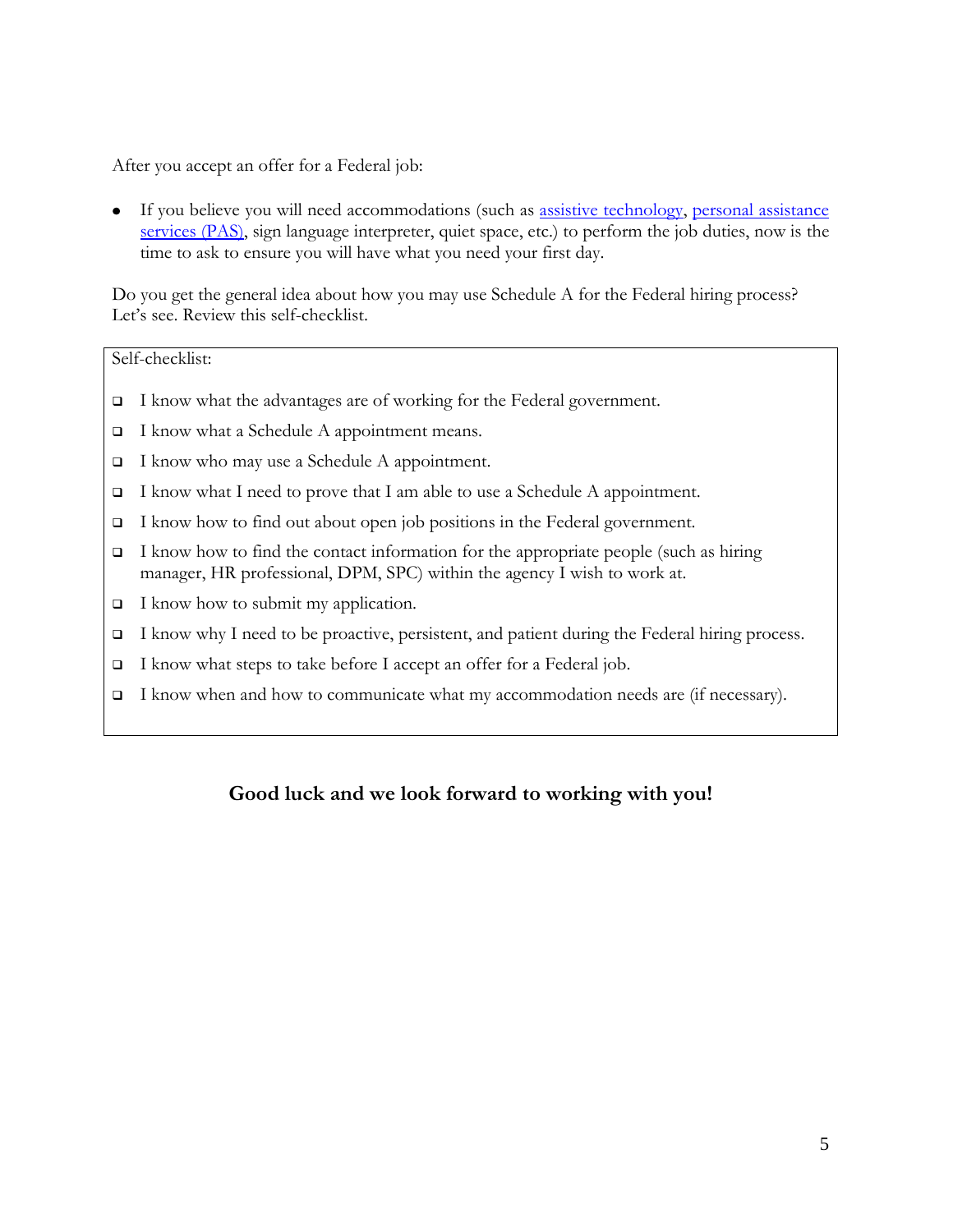# **Frequently Asked Questions**

Where can I go to learn more about Schedule A? To learn more about Schedule A take a look at the **U.S. Office of Personnel Management Federal Hiring Flexibilities Resource Center** Web site: [http://www.opm.gov/strategic\\_management\\_of\\_human\\_capital/fhfrc/flx05020.asp.](http://www.opm.gov/strategic_management_of_human_capital/fhfrc/flx05020.asp)

To see a sample Schedule A letter, take a look at: <http://www.dol.gov/odep/wrp/ScheduleALetter.pdf>

To see a Schedule A Checklist for Students, take a look at: <http://www.dol.gov/odep/wrp/ScheduleAChecklist.pdf>

Who else has noncompetitive status?

Individuals who have served the country through certain programs such as AmeriCorps and the Peace Corps may also be eligible for noncompetitive status. To learn more about eligibility for noncompetitive status take a look at:

[http://www.makingthedifference.org/federaljobs/competitiveservice.shtml.](http://www.makingthedifference.org/federaljobs/competitiveservice.shtml)

Where can I go to learn more about excepted service information? To learn more information about excepted service information and employment opportunities take a look at **USAJOBS.gov Excepted Service** Web site:

<http://www.usajobs.gov/ResourceCenter/Index/Interactive/ExceptedService.>

Where can I go to get more advice on successfully getting a Federal job?

Get answers to most of your questions about using Schedule A and the Federal hiring process at **The Equal Employment Opportunity Commission's ABCs of Schedule A Hiring for Job Applicants Tips for Getting Federal Jobs** publication. The publication is available at: [http://www.eeoc.gov/eeoc/initiatives/lead/abc\\_applicants\\_with\\_disabilities.cfm.](http://www.eeoc.gov/eeoc/initiatives/lead/abc_applicants_with_disabilities.cfm)

Where can I go to learn more about finding and applying for government jobs and internships? To learn more about finding and applying for government jobs and internships take a look at the **Makingthedifference.org Federal Internship** Web site: [http://makingthedifference.org/federalinternships/.](http://makingthedifference.org/federalinternships/)

Before I apply for a job, I want to make sure I have employable skills. How can I develop those skills without already having a job?

To learn more about how to develop employability skills through volunteering, reach out to the **Corporation for National and Community Service**. Visit [www.nationalservice.gov](http://www.nationalservice.gov/) or call 202- 606-5000 or TTY 202-565-2799.

I've never had to manage my own money before. Where can I learn how to do that? To learn tips on how to learn to take control of your finances take a look at the **MyMoney.gov Youth** Web site: [http://mymoney.gov/category/topic1/youth.html.](http://mymoney.gov/category/topic1/youth.html)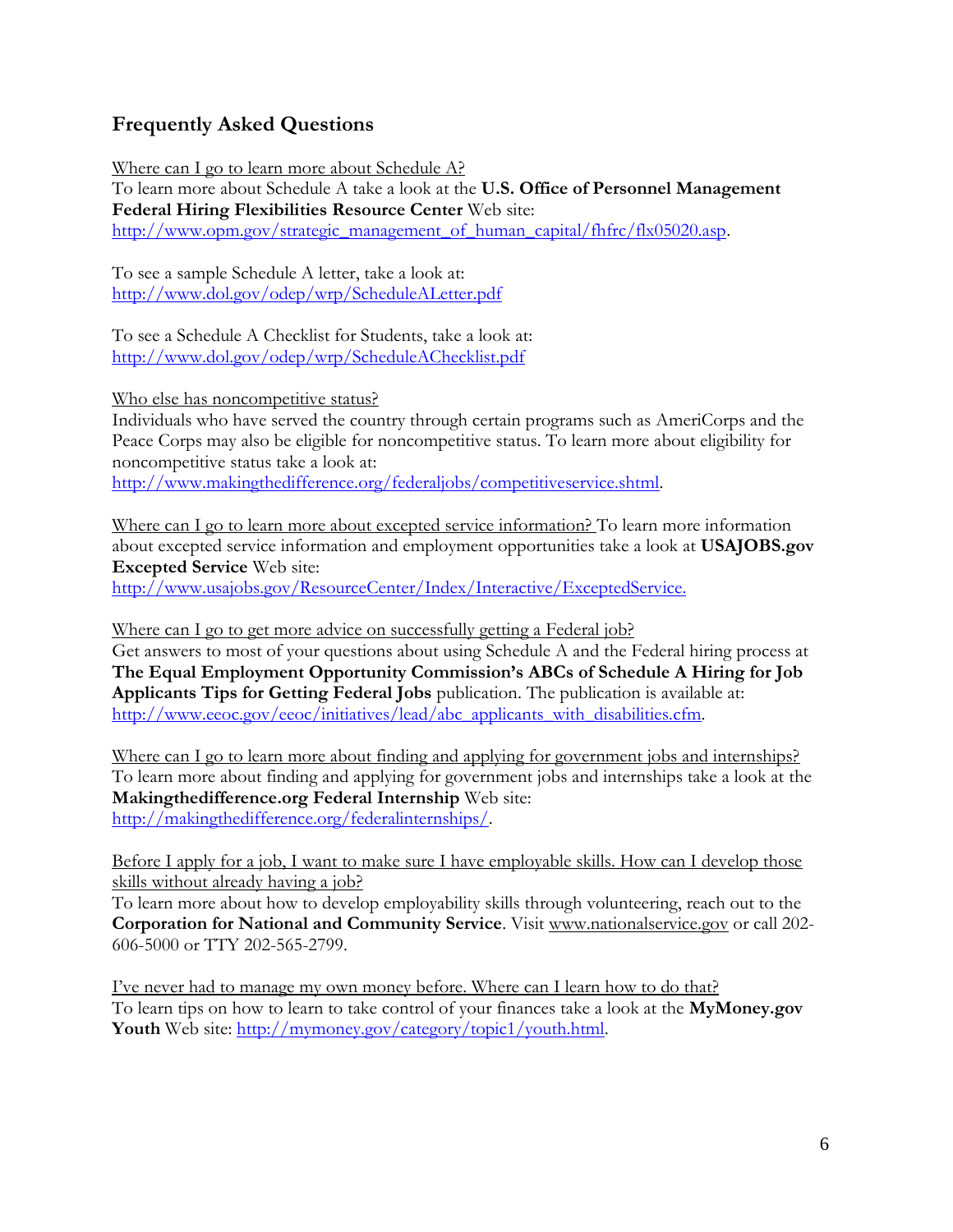Where can I go to find out about more youth resources?

To learn information on youth facts, program funding information, and tools to help you assess community assets, generate maps of local and Federal resources, search for evidence-based youth programs, and keep up-to-date on the latest, youth-related news take a look at the **FindYouthInfo.gov** Web site: [http://www.findyouthinfo.gov/.](http://www.findyouthinfo.gov/)

I have a disability, and I want to make sure I have the right resources to succeed in my new job. Where do I go to find out about those resources?

To learn about comprehensive disability-related information and resources for people with disabilities, their families, employers, veterans and service members, workforce professionals, and many others take a look at the **Disabilty.gov** Web site: [www.disability.gov.](http://www.disability.gov/)

I have a disability and am not sure what skills I need in order to get a job. Where can I go to find out about these skills?

To learn more about what skills employers want in employees, take a look at the **Essential Skills to Getting a Job, What Young People with Disabilities Need to Know** publication. The publication is available at: [www.dol.gov/odep/documents/essential\\_job\\_skills.pdf.](http://www.dol.gov/odep/documents/essential_job_skills.pdf))

I want to participate in the Workforce Recruitment Program. Where can I learn more about it? To learn more about the **Workforce Recruitment Program (WRP)**, a recruitment and referral program that connects Federal sector employers nationwide with highly motivated postsecondary students and recent graduates with disabilities who are eager to prove their abilities in the workplace through summer or permanent jobs, visit the WRP Web site: [www.wrp.gov.](http://www.wrp.gov/) There you will find eligibility requirements for potential WRP candidates, as well as information about how colleges and universities can participate in the program.

Where can I go to find out about employment and youth with disabilities? To learn information about employment and youth with disabilities take a look at the **National Collaborative on Workforce and Disability for Youth (NCWD-Youth)** Web site: [http://www.ncwd-youth.info.](http://www.ncwd-youth.info/)

Where can I go to learn about my rights and responsibilities as a job applicant or an employee? Federal laws make it illegal to discriminate against a job applicant or an employee because of the person's race, color, religion, sex (including pregnancy), national origin, age (40 or older), disability or genetic information. For further information visit the **U.S. Equal Employment Opportunity Commission (EEOC)** Web site: [www.eeoc.gov](http://www.eeoc.gov/) or call 1-800-669-4000 / TTY 1-800-669-6820.

### I will need certain accommodations to do my job well. Where can I go to find out about the accommodations available to me?

To learn more about resources on accommodations, reach out to the **Job Accommodation Network (JAN)**. JAN represents the most comprehensive resource for job accommodations available and is a terrific and easy-to-use resource. This free consulting service is designed to increase the employability of people with disabilities. Further information can be found on JAN's Web site: [www.askjan.org.](http://www.askjan.org/)